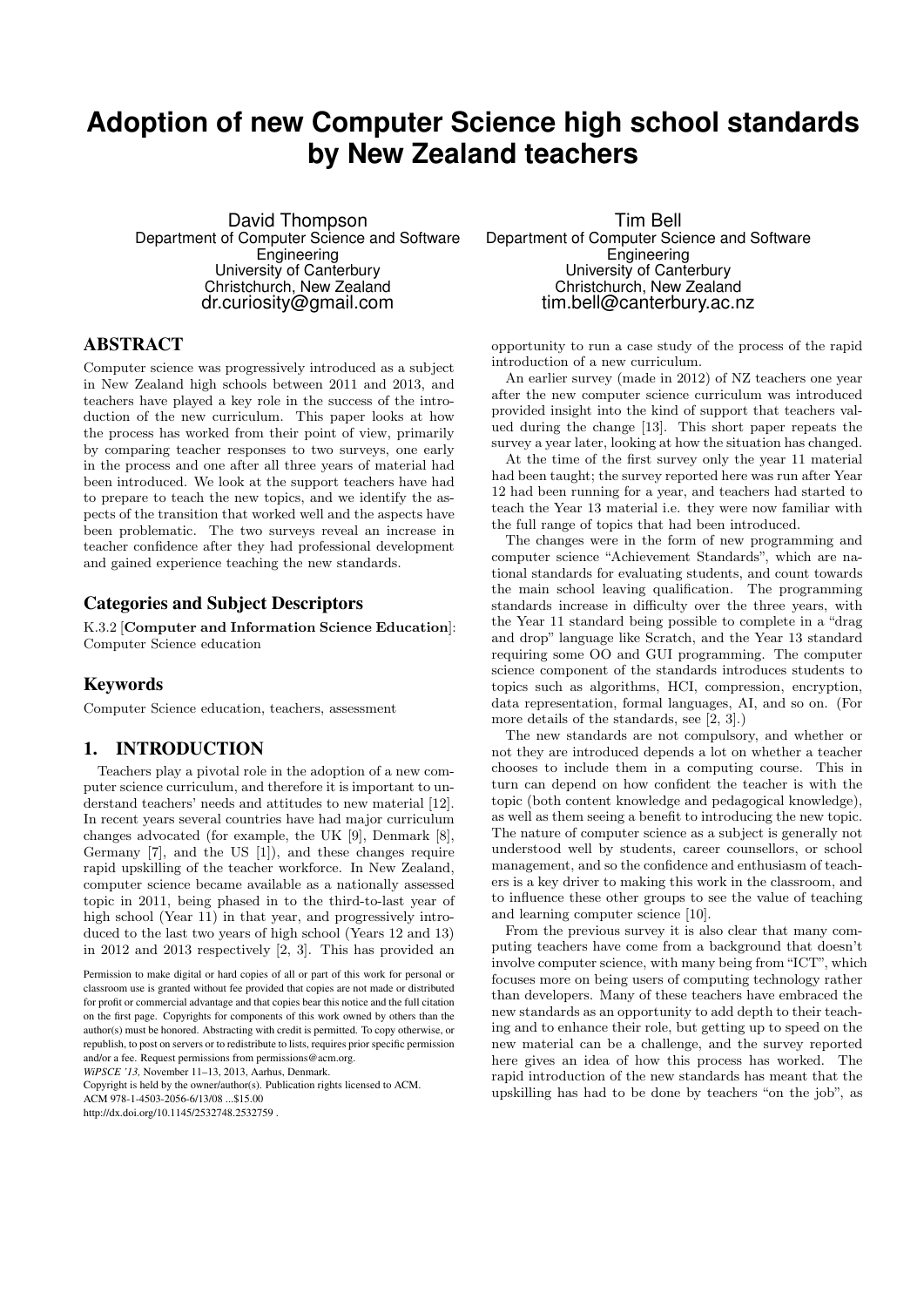|                             | Feb 2012    | May 2013    |
|-----------------------------|-------------|-------------|
| Respondents                 | 89          | 109         |
| Size of mailing list        | 404         | 216         |
| Response rate               | 22.0%       | 50.5%       |
| Number of different schools | 69          | 87          |
| Male/Female                 | 48.9%/51.1% | 50.5%/49.5% |
| $50+$ years old             | 60.4%       | 56.0%       |

Table 1: Demographics for the two surveys

there has been no time or opportunity for formal teacher training, even though that would have been ideal [11].

The 2012 survey of teachers found that computing teachers most often had low confidence in their ability to teach the new subjects, and also reflected a weak maths background, which would affect the teaching of some topics (such as computer graphics or algorithm analysis) [13]. It also found that most computing teachers were over 50 years old; although this might raise concerns about their attitude to computer science, it has the advantage that they have generally had considerable classroom experience.

In this paper we compare a new survey (2013) with the previous 2012 survey. Section 2 gives some of the main demographics around adoption of the new standards from the 2013 survey, and then in Section 3 we look in some detail at how teacher confidence has changed a year later after adoption. Section 4 looks at the kinds of training that teachers have found valuable, and the resources that have helped to deliver the new standards.

# 2. DEMOGRAPHICS

The new survey reported here ran for 19 days during May 2013. The New Zealand school year runs from late January to December, so this survey is part-way through the third year that the new programming and computer science standards had been offered in NZ schools. The survey that it is being compared with was run for 15 days during Jan/Feb 2012, which was after the first year of the standards being offered, but before any significant teaching had begun on the second year of standards. Both surveys were left open until there were no new responses for two days.

Table 1 shows the main demographic statistics for the 2012 and 2013 surveys. Responses were solicited by mailing to the NZACDITT (NZ Association of Computing Digital and Information Technology Teachers) mailing list. This is the national teachers' association formed in March 2009 when the changes in standards were being developed, to "strengthen, encourage and improve the teaching of a broad range of Computing, Digital and Information Technologies in NZ secondary schools". At the end of March 2013 the mailing list was restricted to only paid members, which reduced the number of subscribers from 404 to 216. This likely reflects the number of teachers actively involved in delivering the new standards. The number of respondents has increased despite the membership of the list decreasing, which would indicate a higher level of interest in the new standards from those who are involved.

The number of schools represented in the surveys has increased from 69 to 87, with a total of 116 schools being represented in one survey or the other (29 from the first survey didn't respond to the second, but there were 47 new schools represented in the second survey). While this repre-

sents only about 20% of the number of educational organisations teaching at the level of the new achievement standards, many of the schools not represented are small organisations or rural schools with limited offerings, and several of the larger schools in New Zealand have been early adopters of the new standards, since they have more staff and flexibility with classes. The schools that responded to at least one survey cover 36.2% of the Year 11 students in New Zealand, which indicates that at least a third of NZ students are in a school where the new standards are likely to be available.

Geographic location of teachers can have an influence of adoption because of access to communities of practice for peer support. In particular, the 2012 survey had relatively few responses from the Auckland region. Over a third of the national population of NZ is in the Auckland region, yet in the first survey only 19% of the responses were from Auckland. This increased to 34% in the second survey, reflecting informal observations that teachers in the region engaged with the new standards later than others.

The gender balance of digital technology teachers remains very close to an even split. The respondents are still dominated by teachers who are 50 years and older, although this time there were 5 respondents under 30 years old, whereas in 2012 there were none. The advantage of having older teachers involved is that they bring a wealth of teaching experience, although it is good to see some engagement from younger teachers so that succession is possible.

# 3. TEACHER CONFIDENCE

A significant issue highlighted in the 2012 survey is that most teachers lacked confidence for teaching and assessing the new standards, which isn't surprising since the topics hadn't been taught before, relatively little professional development had been available to develop subject knowledge or pedagogical knowledge, and the new standards were introduced very quickly.

In this section we compare views relating to confidence between the two surveys. The responses reported below have been restricted to the 40 schools that are represented in both surveys, so that although the responses may not necessarily be from the same teachers (this couldn't be matched because surveys were anonymous), comparisons are at least like-forlike from the point of view of students in the schools.

The new standards contain five main strands [2], most of which had been taught previously to some extent before the changes. However, the programming and computer science strand contained a lot of topics that hadn't been taught previously, which was reflected in slower adoption. Table 2 shows the change in adoption of the five main strands between the two surveys, indicating that the extra year of professional development, peer support, experience and new resources has increased adoption more than the other strands.

Between the two surveys, responses to the question "What is your level of programming experience?" changed noticeably, particularly for the two extremes; the number who gave the most positive response ("I am fairly confident") increased by 14.8%, and least positive ("I have rudimentary programming skills") decreased by 14.0%.

In both surveys teachers were asked about their own knowledge of topics through the question "How well did you think you were able to teach the topics in following standards". Table 3 shows the change in confidence on a 4-point scale, from 1 ("Quite unconfident") to 4 ("Quite confident"). The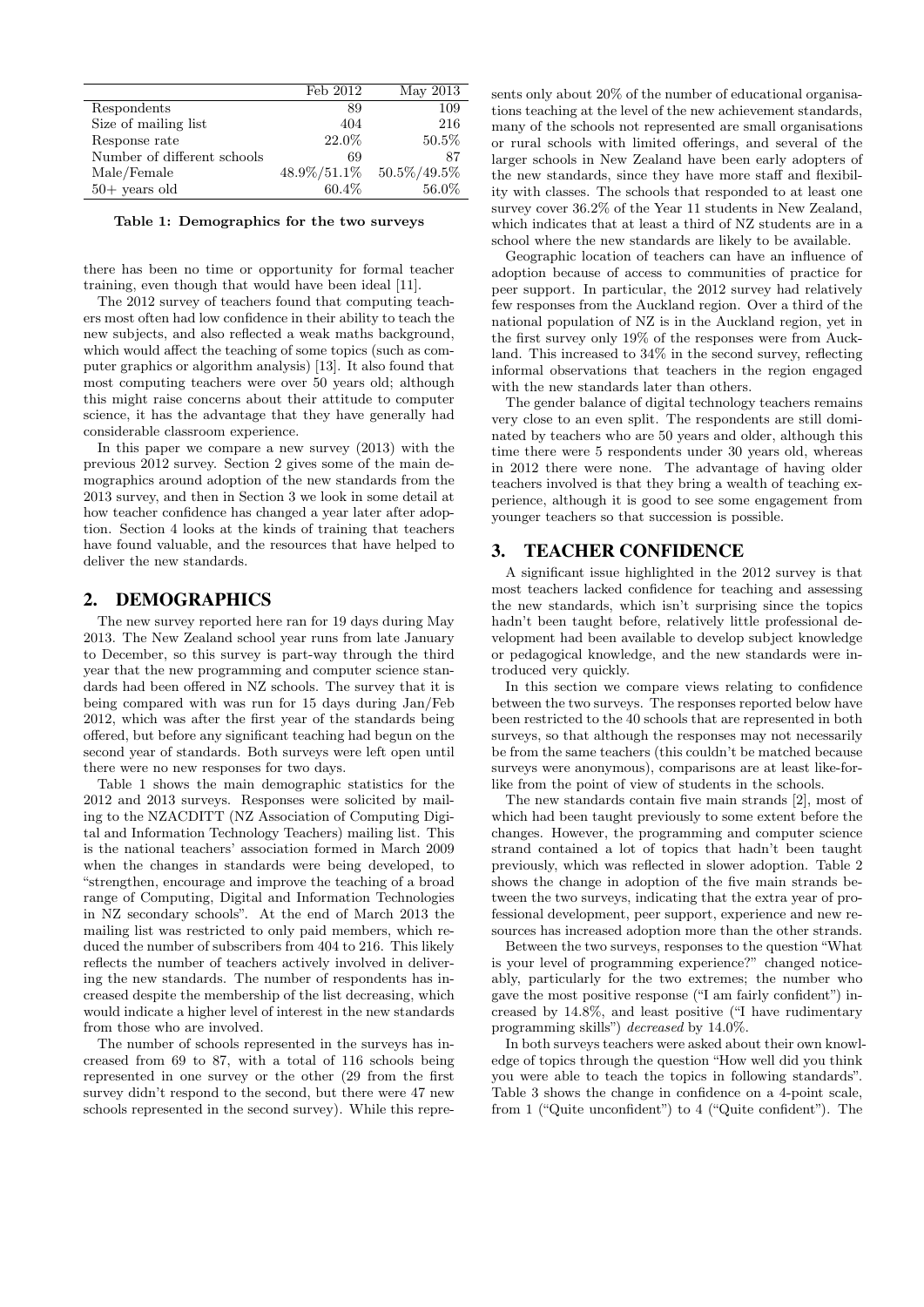|                        | Feb 2012 | May 2013 | change    |
|------------------------|----------|----------|-----------|
| Digital information    | 84.3%    | 84.8%    | $+0.5\%$  |
| Digital infrastructure | 41.2%    | 32.6%    | $-8.6\%$  |
| Digital media          | 90.2%    | 93.5%    | $+3.3\%$  |
| Electronics            | $9.8\%$  | 15.2%    | $+5.4\%$  |
| Programming and        |          |          |           |
| computer science       | 62.7%    | 82.6%    | $+19.9\%$ |

Table 2: Number of schools adopting standards from each of the five strands

| Survey:                     | 2012 | 2013 | change  |
|-----------------------------|------|------|---------|
| 1.44 Computer science       | 2.47 | 2.89 | $+0.42$ |
| 1.45 Program planning       | 2.64 | 2.85 | $+0.21$ |
| 1.46 Program implementation | 2.92 | 3.10 | $+0.18$ |

Table 3: Change in confidence for teaching topics on a scale of 1 to 4 for three level 1 standards

table shows results for the three level 1 (Year 11) standards, which had been available since 2011 [2]. In each case the level of confidence has increased, and particularly for computer science, which was the topic that would have been newest to the teachers.

One important aspect of teacher confidence is the ability to predict how well students will do in external assessment, as the teacher needs to guide students to perform well, and if they don't understand how the grading works then the result will appear unpredictable. In response to the question: "How confident do you feel about assessing your students' work in the new standards?", 19.7% of the teachers moved from the negative side of the response to the positive, increasing the mean on a scale of 1 to 4 from 2.43 to 2.80.

When asked "If you have seen the results from your students for the ...standards, would you agree that the grading seemed fair?", the mean response on the scale from 1 (disagree) to 4 (agree) moved up slightly from 2.75 to 2.86, and moving from 5% strongly disagreeing that it was fair, to none strongly disagreeing. In the free-form comments, a large number of comments were around difficulty predicting external grading, especially for the first time the standards were offered, when there was no experience to draw on.

Previous work reporting on an analysis of student work found that the student results were heavily influenced by instructions given by teachers [4], and as teachers become more confident and experienced, students will do better and their results will be more in line with what the teacher was expecting. The results show that there is still concern over the fairness of grading, although more professional development for teachers may make a difference here.

In terms of student gender balance, between 21% and 30% of students enrolled in Level 1 standards are female. While low, it is still above the 10–20% female enrolment rate for CS courses in NZ universities. Achievement levels between genders is slightly better for females, with a mean achievement  $level<sup>1</sup>$  of 2.23 for females versus 2.06 for males.

# 4. PROFESSIONAL DEVELOPMENT NEEDS

The previous survey revealed that very few current digital technology teachers had significant formal training in com-



Figure 1: Sources of professional development for teachers

puting, with only 56% having any computing qualification at all, and only 11% having a computer science degree [13].

There are a number of ways that teachers can upskill, including courses, communities of practice, and "master teachers" who develop the skills and share them with their colleagues (Sentance covers a number of models [12]). Figure 1 shows the sources of PD that teachers in NZ reported in the second survey. The most popular sources were the online discussions in the teachers' association newsgroup, where specific questions could be asked and detailed information is shared. The CS4HS events are annual two- and three-day workshops sponsored by Google Inc., held at a university and run by university staff and experienced teachers. These have been run internationally to engage teachers in computer science and computational thinking in general [5, 6], but the NZ events were very specifically focused on the new standards. Teachers also formed local "clusters", and some of these meet monthly to share best practices. Individual peer support also features as an important source of PD.

Of those responders who had received PD through local teaching organisations or formal study, 60% did not use the 1.44 standard in 2013. For those with peer support, university contact and CS4HS workshop attendees, only 30% did not use the 1.44 standard.

Resourcing for PD remains an issue; when asked about financial support to participate in professional development, 42% reported receiving "good" financial support to undertake PD, while 50% reported receiving "partial" support, and 7% were expected to fund their own PD. In the freeform comments, one of the most often mentioned issues was a lack of time or opportunities for professional development, with some teachers feeling overwhelmed or exhausted by the changes. Others have reported enjoying the new opportunities and stimulation of more interesting topics to teach. The comments indicated a high value was placed on ready-touse content. Although many disparate resources have been identified, teachers benefit greatly from material designed specifically for the local standards. Some local resources for this were mentioned favourably, including the CodeAvengers online programming lessons<sup>2</sup>, Python and Java workbooks

<sup>&</sup>lt;sup>1</sup>The categories of Not Achieved, Achieved, Merit and Excellence, converted to a 4–point scale.

<sup>2</sup>http://www.codeavengers.com/